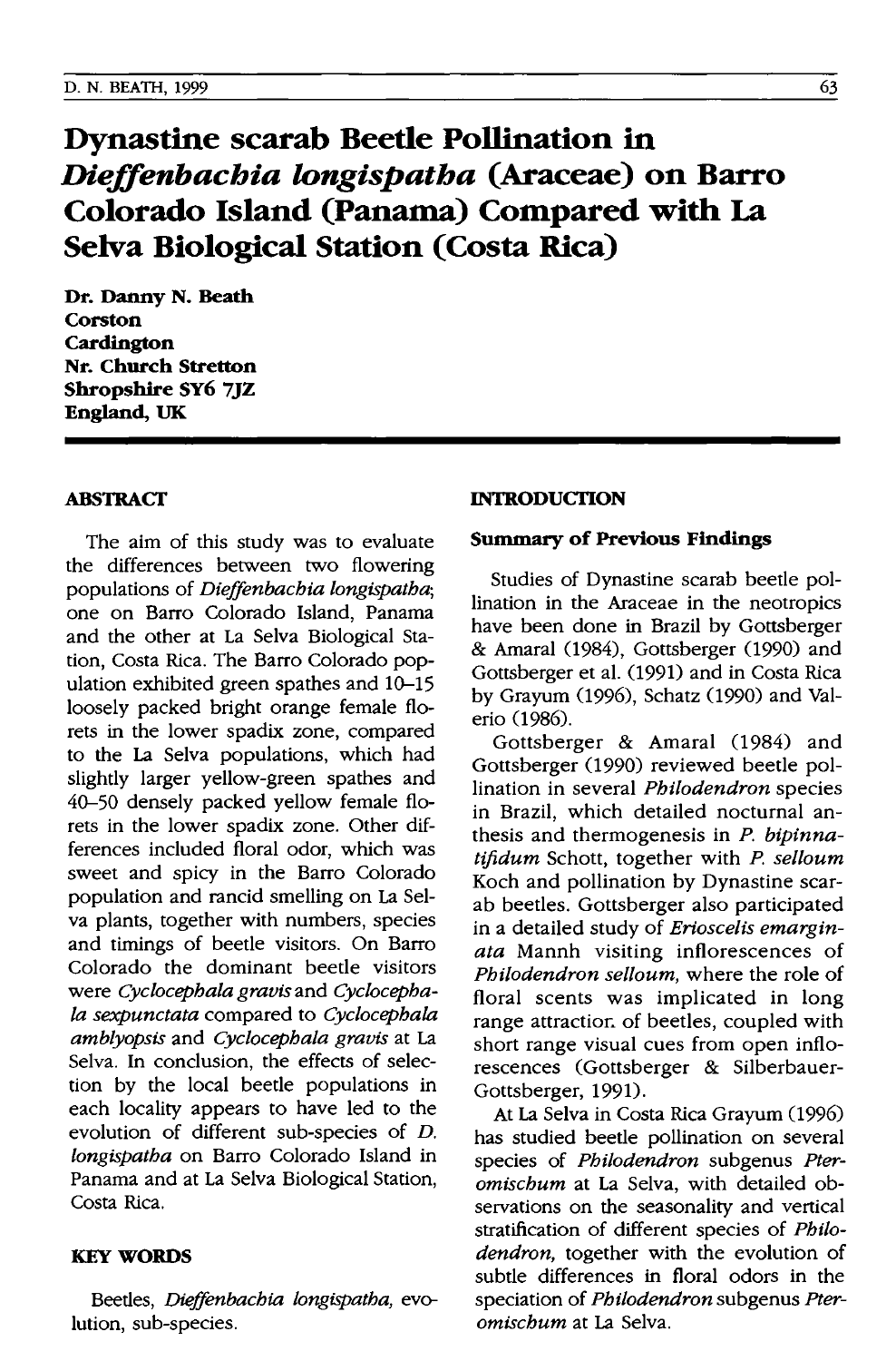Studies on pollination by Dynastine scarab beetles *(Cyclocephala* and *Erioscelis* sp.) on *Dieffenbachia* in Costa Rica have been done on *D. oerstedii* Schott (Valerio 1984) and *D. longispatha* Engler & Krause (Young, 1986 & 1988).

Young undertook a detailed study of *D. longispatha* over three years in La Selva and identified 9 species of *Cyclocephala*  and one *Erioscelis* species as well as a number of nitidulid and staphylid beetles Mirid bugs, fruit flies, thrips and earwig species visiting open inflorescences. Young established two species of *Cyclocephala* as the main pollinators of *D. longispatha* which attracted pollinating beetles during nocturnal anthesis with strong floral odors. Young  $(1986 \& 1988)$  marked beetles visiting open blooms and tracked their movements between different inflorescences on successive nights and found that beetles were capable of flying up to 1000 m in locating newly opened inflorescences. A similar study involving marked beetles and odor driven nocturnal pollination was carried out by Beath (1993) in the old world tropics in Ghana, on *Amorphophallus johnsonii* N. E. Brown which was pollinated by carrion beetles *(Phaeochrous amplus* Arrow).

Floral odors in Araceae at La Selva have been reviewed by Schatz (1990) where the fragrances of a number of aroid genera were screened and essential compounds were identified using gas chromatography. Schatz paired up specific odors with 21 species of aroids studied at La Selva using a Kruskall Multidimensional Scaling (MDS) analysis to produce a graph of odor profiles. These were matched up to reveal odor specificity in the beetle pollinators.

Schatz discovered very specific beetlearoid relationship at La Selva involving *Philodendron radiatum* Schott and an unidentified *Cyclocephala* species (since identified as C. *ampliota* Bates). *Philodendron radiatum* exhibited a unique odor profile and was the only species to be visited by C. *ampliota* at La Selva. Grayum even suggested that some of these aroid odors may be acting as sex pheromones for the visiting beetles.

## AROIDEANA, Vol. 22

### **The Dieffenbachia Inflorescence**

The flowering organ of Araceae is characterised in *Dieffenbachia* by a compound monoecious inflorescence, comprising separate zones of female and male florets on a rod-like organ or spadix. The female florets are set in a proximal position with a short sterile zone separating them from the male florets on the upper spadix (Fig. Ib and Id). The spadix is enveloped by a leafy bract called a spathe. (Fig. la and lc). In *D. longispatha* the female florets are single ovaries with sticky pad-like stigmas and these are surrounded by numerous rod like sterile staminodia. The male florets consist of closely packed stamens which produce pollen via apical pores. Anthesis in *Dieffenbachia* is protogynous and lasts two days, with the female florets being receptive on the first night, followed by pollen production on the second night.

# **METIIODS AND MATERIALS**

# **Observations**

Observations on *D. longispatha* were made at two lowland rain forest habitats one on Barro Colorado Island (BCI) in Panama during July and the other at La Selva Biological Station in north east Costa Rica during September. In both cases, continuous observations were made between dusk 0730 at La Selva and 1830 on BCI) and 2100 on both nights of anthesis (female and male phases). Nine inflorescences were observed on BCI, compared to 13 inflorescences at La Selva. Each observed bloom was assigned a number. Beetle arrivals and departures were recorded, together with observations of beetle behavior inside the inflorescence. Beetle numbers were counted between dusk and 2100 hours on the first night of anthesis.

# **Beetle Marking and Insect Identifications**

At La Selva, beetle movements between inflorescences were recorded in a small colony of flowering *Dieffenbachia* plants. The beetles were marked by spraying UV sensitive fluorescent dye over the beetles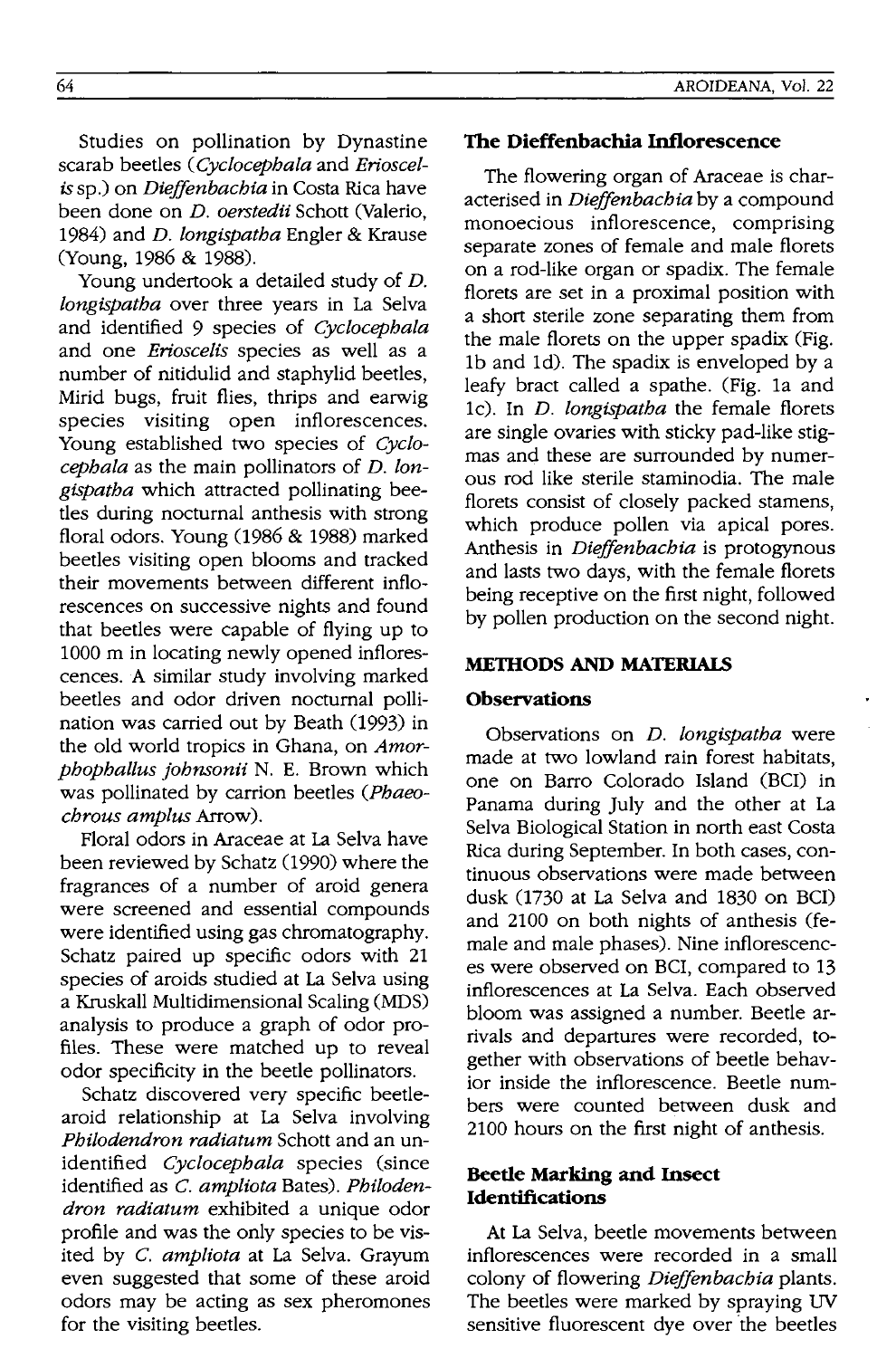

Fig. 1. Inflorescences of *Dieffenbachia longispatha:* from Barro Colorado Island, Panama, showing (A) inflorescence at anthesis and (B) cut away section of spathe and spadix showing details of female florets and sterile staminodes,  $\frac{2}{3}$ , sterile male zone,  $\hat{\bullet}$ , and fertile male zone,  $\delta$ ,: and from La Selva Biological Station, Costa Rica, showing (C) inflorescence at anthesis and (D) cut away section of spathe and spadix showing details of female florets and sterile staminodes  $\varphi$ , sterile male zone  $\varphi$ , and fertile male zone  $\varphi$ . (- = 1 cm).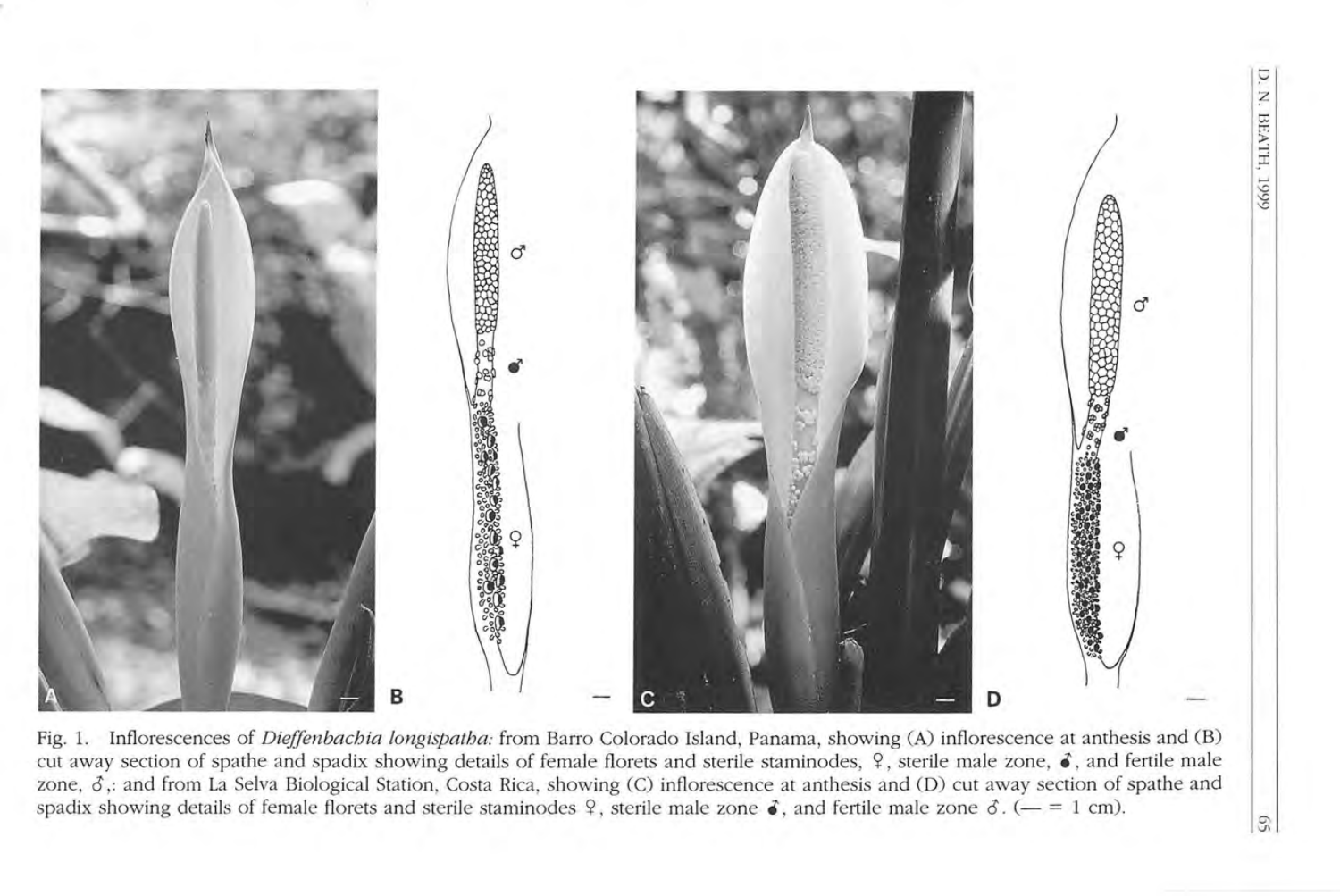inside inflorescences on day two of anthesis. The movement of individual beetles after dusk was traced by using a portable UV fluorescent lamp to show up sprayed beetles as they arrived at newly opened inflorescences. Variously colored fluorescent dyes (FIESTA "Astral Pink," "Blaze A5" and "Arc Chrome A6") were used to distinguish between beetles coming from different inflorescences.

Beetles on BCI were identified by cross referencing specimens to the Stockwell Beetle Collection in the Smithsonian Tropical Research Institute, Panama. Insects collected at La Selva were identified at the large collection in the INBio (Instituto Nacional de Biodiversidad) headquarters in San Jose, Costa Rica, with the help of Dr. Angel Solis.

# **RESULTS**

## **Floral Morphology**

Flowering individuals of *D. longispatha*  on Barro Colorado Island exhibited dark green spathes which opened to reveal all of the upper male spadix zone, plus the sterile spadix zone and a tiny portion of the female spadix zone (Fig. 1a). Female florets on BCI specimens were bright orange and sparsely spaced out in a single line of between 10-15 florets along the lower spadix zone (Fig. 1b). Inflorescences of D. *longispatha* at La Selva typically produced slightly larger yellow-green spathes which opened to reveal the upper male spadix zone, plus the sterile spadix zone and a small portion of the female spadix zone (Fig. 1c). Female florets on La Selva plants were pale yellow and numerous with between 40-50 florets (Fig. 1d). In both BCI and La Selva plants the female florets were interspersed by closely packed sterile staminodes.

# **Anthesis**

Inflorescences began opening the day before anthesis and by morning on day one the upper spathe was wide open.

Anthesis began just after dusk on day one and was accompanied by floral odor. On BCI the odor was strongest between 1915 and 1945 and was emitted as a strong spicy perfume, while at La Selva the odor peaked between 1800 and 1845 and was characterised by a strong, sweetly rancid, odor. Dynastine scarab beetles started arriving between 1810-1815 hours (La Selva) and 1920-1930 hours (BCl) and continued to arrive until around 2030 in both cases. Upon arrival, the beetles crawled down from the upper spathe limb into the lower spathe tube and began to feed on starch-rich sterile staminodia surrounding the fertile female florets. The beetles remained active and fed until 2100 hours after which they became quiescent and rested in the bottom of the spathe chamber. Beetles remained inside the spathe overnight and throughout the next day (day two).

On BCI, typically 2-4 beetles visited inflorescences and consisted of three species of *Cyclocephala, C. carbonaria* Lewis, C. *gravis* Bates and C. *sexpunctata* Cast (Table 1a). At La Selva up to 12 beetles were found in single blooms and consisted mainly of two *Cyclocephala* species; C. *amblyopsis* Bates and C. *gravis,* together with more occasional visits by *Cyclocephala sexpunctata* and *Erioscelis columbica*  Endrodi (Table 1b). Inflorescences at La Selva were also visited by small numbers of nitidulid (Nitidulidae) and staphylinid (Staphylinidae) beetles, earwigs (Dermaptera), thrips (Thysanoptera), mirid bugs (Miridae) and occasional fruit flies *(Drosophila).* These genera were absent on BCI except for the mirid bugs, earwigs and fruit flies.

Just after dusk on day two (1745 La Selva, 1845 BCl) the dynastine scarab beetles became active and climbed up the spadix onto the upper male zone. Pollen emerged between 1755-1805 hours (La Selva) and 1855-1905 hours (BCI) and the waiting beetles fed voraciously on this pollen as it was produced. Beetles started to leave male phase inflorescences by 1820 (La Selva) and 1920 (BC!), but some remained on the male spadix zone until after 2000 in both cases. The lower spathe tube became constricted and the upper spathe limb started to close soon after pollen produc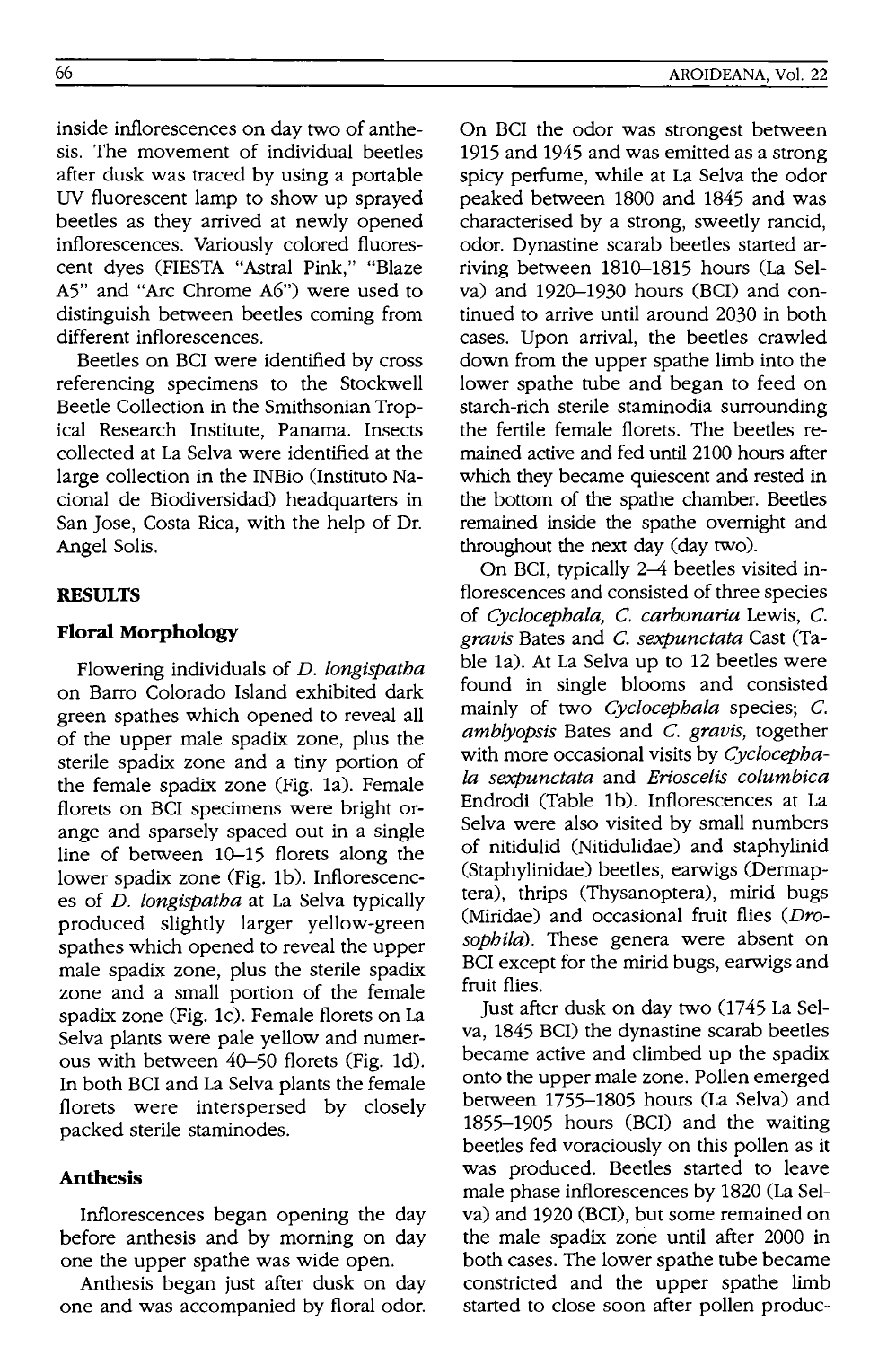tion. On day three the spathe remained partly open all day with no odor and closed completely after dusk.

# **Beetle Movements**

Experiments with marked *Cyclocepbala*  and *Erioscelis* beetles on a colony of *D. longispatba* at La Selva revealed a proportion of beetles moving from male phase (2nd day) blooms to female phase (lst day) blooms between 1800 and 1830 hours. Distances travelled within the colony were quite short, between 2.5 and 15 meters and two beetle species were involved, with seven C. *gravis* and two C. *amblyopsis* being observed (Table 2). No individuals of *Cyclocepbala sexpunctata* and only one individual of *Erioscelis columbica* were seen moving from male to female phase blooms in *D. longispatba* in La Selva.

## **DISCUSSION**

Comparisons between beetle pollinated populations of *Dieffenbacbia longispatba*  in sympatric rainforest habitats in Costa Rica and Panama have revealed subtle differences in floral morphology, anthesis and pollination. In both localities, the inflorescences exhibit protogynous anthesis spread over two nights, typical of dynastine beetle pollination in the neotropics.

The vegetative appearance of *D. longispatba* in the field on BCI and at La Selva is indistinguishable and they grow in small colonies on the forest floor. However, the colonies of *D. !ongispatba* in La Selva are mostly found growing in low lying boggy areas while on BCI it is more often found growing on drier sites, often on sloping ground (pers. observ.). Colonies of *D. longispatba* are also larger at La Selva.

The most obvious physical difference between the two populations is apparent in the spathe color, which is dark green on BCI plants and yellow green on La Selva plants. This difference was consistent in all the individuals studied and would appear to represent a significant variant feature (Table 3). The color and density of female florets on the lower spadix constituted another difference between the two populations, with BCI specimens having large bright orange female florets well spaced out on the spadix, compared to the more densely packed smaller yellow florets on La Selva plants (Table 3, Fig. 1).

The other noticeable difference in the inflorescences was evident during anthesis, when BCI plants produced a spicy perfume, compared to a distinctly rancid odor on La Selva specimens (Table 3).

These differences appear to mark a significant ecological variation and the evolution of a separate sub-species in *D. !ongispatba.* Ongoing taxonomic revision of *Dieffenbacbia* in Central America by Croat (pers. comm.) suggests the existence of a new sub-species of *D. longispatba* in Central America.

The driving force for this kind of variation in inflorescences of the same species between the two habitats would be supplied by selection pressure from the most efficient pollinators at each site. In theory, any differences in the numbers and type of beetles visiting the inflorescences of *D. !ongispatba* at BCI and La Selva might explain why inflorescences have evolved these differences. The observations on visiting beetles and recapture results from La Selva provide evidence for pollinator driven variation (Tables 1 and 2).

On Barro Colorado Island the most abundant beetle visitors were C. *gravis*  and C. *sexpunctata* (Table 1a), while the most common beetle visitors to *D. longispatba* at La Selva were C. *amblyopsis* and C. *gravis* (Table 1b). Tests of significance (chi-squared tests) between the ocurrence of C. *gravis* at BCI and La Selva suggest a probability value of  $p = 1.0$ , which is not significant, indicating that in both localities this species is a common visitor and an important pollinator (Table 1a and 1b). The numbers of individuals of C. *gravis* recaptured at La Selva support this theory, although the number of beetles recaptured was too small to run a reliable chi-squared test on (Table 2).

However, differences in beetle visitation become more apparent when comparisons between the other two beetle species are made, where C. *amblyopsis* is an im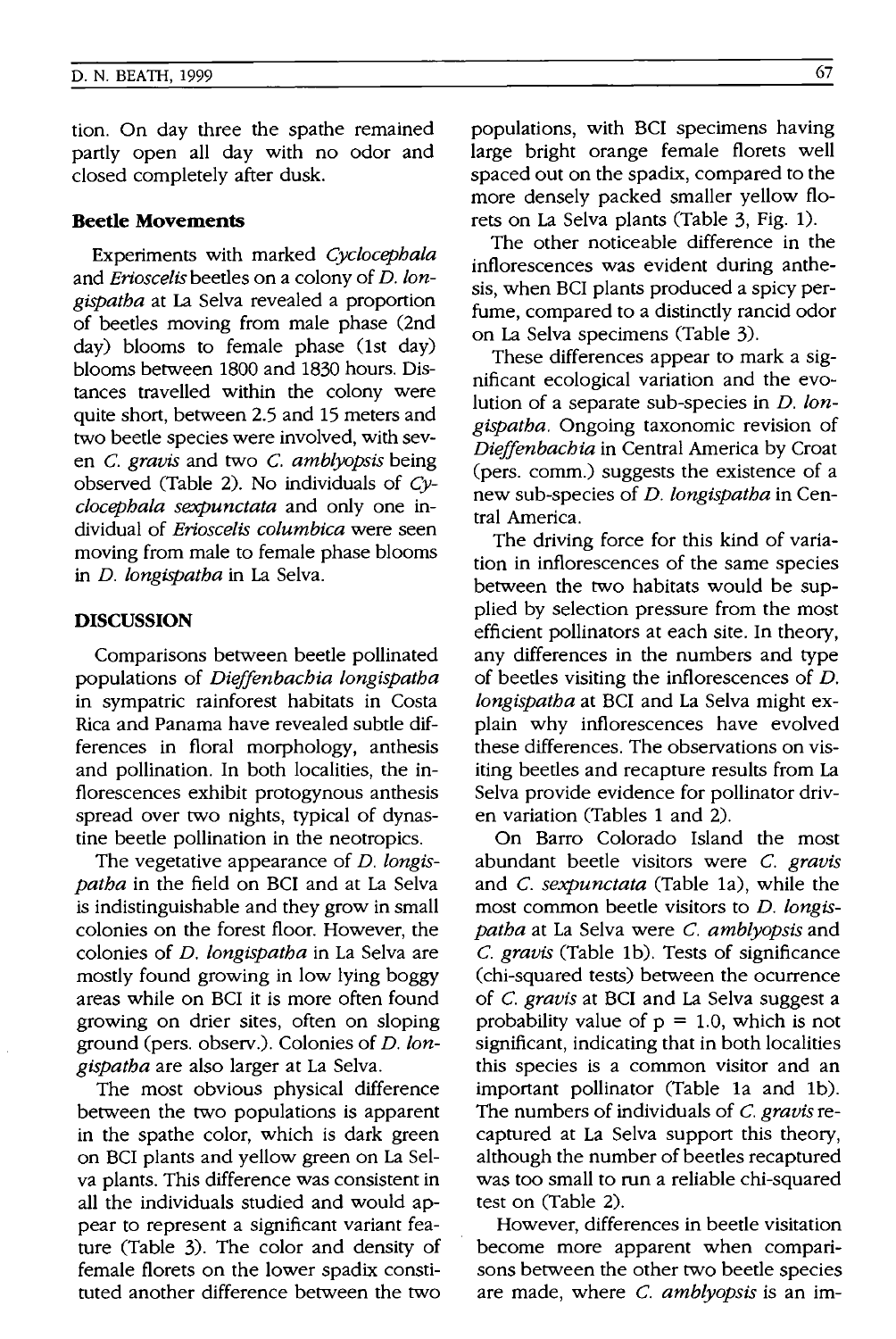Table 1. Numbers of Dynastine Scarab beetles (Cyclocephala spp. and Erios*ceUs* **sp.) visiting inflorescences of** *Dle.ffenbacbia Iongispatba* **on Barra Colorado Island and La Selva Biological Station** between July **and September 1997. Beetles were counted inside the spathes on the first night of anthesis, during**  the female phase, between 2000 and 2100 hours  $(\frac{6}{5})$  female phase;  $\delta$  male **phase; - no observations; p = Chi-squared comparisons).** 

|                                             | Number of beetle visitors |                                        |                |                     |                         |  |  |  |
|---------------------------------------------|---------------------------|----------------------------------------|----------------|---------------------|-------------------------|--|--|--|
|                                             |                           | <b>Erioscelis</b><br>sp.               |                |                     |                         |  |  |  |
| <b>Anthesis</b><br>dates<br>$9/3$ phases    | C. ambly-<br>opsis        | Cyclocephala sp.<br>C. carbo-<br>naria | C. gra-<br>vis | C. sexpunc-<br>tata | E. colum-<br>bica       |  |  |  |
| 1a. Barro Colorado Island, Panama           |                           |                                        |                |                     |                         |  |  |  |
| 9/10:7                                      |                           |                                        | 1              | 2                   |                         |  |  |  |
| 11/12:7                                     |                           | $\mathbf{1}$                           | $\overline{c}$ |                     |                         |  |  |  |
| 14/15:7                                     |                           |                                        | 1              | 1                   |                         |  |  |  |
| 15/16:7                                     |                           | $\mathbf{1}$                           |                | 1                   |                         |  |  |  |
| 17/18:7                                     |                           | $\mathbf{1}$                           | $\mathbf{1}$   | $\overline{c}$      |                         |  |  |  |
| 21/22:7                                     |                           |                                        | $\overline{c}$ | $\overline{c}$      |                         |  |  |  |
| 23/24:7                                     |                           |                                        |                | 1                   |                         |  |  |  |
| 26/27:7                                     |                           | $\mathbf{1}$                           | $\overline{2}$ | $\overline{c}$      |                         |  |  |  |
| 27/28:7                                     |                           |                                        | $\mathbf{1}$   | 3                   |                         |  |  |  |
| Totals                                      | $\Omega$                  | 4                                      | 10             | 14                  | $\Omega$                |  |  |  |
| 1b. La Selva Biological Station, Costa Rica |                           |                                        |                |                     |                         |  |  |  |
| 9/10:9                                      |                           |                                        |                | $\mathbf{1}$        |                         |  |  |  |
| 12/13:9                                     | 4                         |                                        | 7              |                     | $\mathbf{1}$            |  |  |  |
| 14/15:9                                     | 3                         |                                        | 4              |                     |                         |  |  |  |
| 15/16:9                                     | 1                         |                                        | $\overline{c}$ | $\mathbf{1}$        | $\mathbf{1}$            |  |  |  |
| 16/17:9                                     |                           |                                        | $\overline{c}$ |                     | $\mathbf{1}$            |  |  |  |
| 17/18:9                                     | 6                         |                                        | 1              |                     |                         |  |  |  |
| 17/18:9                                     | $\overline{\mathbf{3}}$   |                                        | 2              |                     |                         |  |  |  |
| 19/20:9                                     | $\overline{c}$            |                                        |                |                     |                         |  |  |  |
| 20/21:9                                     | $\mathbf{1}$              |                                        | 1              | $\mathbf{1}$        |                         |  |  |  |
| 21/22:9                                     | $\overline{c}$            |                                        | 4              |                     |                         |  |  |  |
| 21/22:9                                     |                           |                                        | 1              |                     |                         |  |  |  |
| 22/23:9                                     | $\overline{\mathbf{3}}$   |                                        | 1              |                     | $\overline{\mathbf{3}}$ |  |  |  |
| 26/27:9                                     |                           |                                        | 1              |                     |                         |  |  |  |
| Totals                                      | 25                        | $\Omega$                               | 26             | $\overline{3}$      | 6                       |  |  |  |
| Chi-squared<br>comparisons                  | $p = .002$                | $p = .017$                             | $p = 1.0$      | $p = .008$          | $p = .115$              |  |  |  |

portant visitor at La Selva, compared C. *sexpunctata,* which is prevalent on *D. longispatha* at BCI. Chi-squared test results of  $p = .002$  for *C. amblyopsis* and  $p = .008$ for C. *sexpunctata* represent highly significant differences.

The absence C. *amblyopsis* on BCI

would explain its absence from inflorescences of *D. longispatha* on BCI, but C. *sexpunctata* was present at both sites and was a common visitor to *D. longispatha*  on BCI while being much rarer at La Selva (Table 1). The greater abundance of  $C$ . *sexpunctata* on inflorescences on BCI is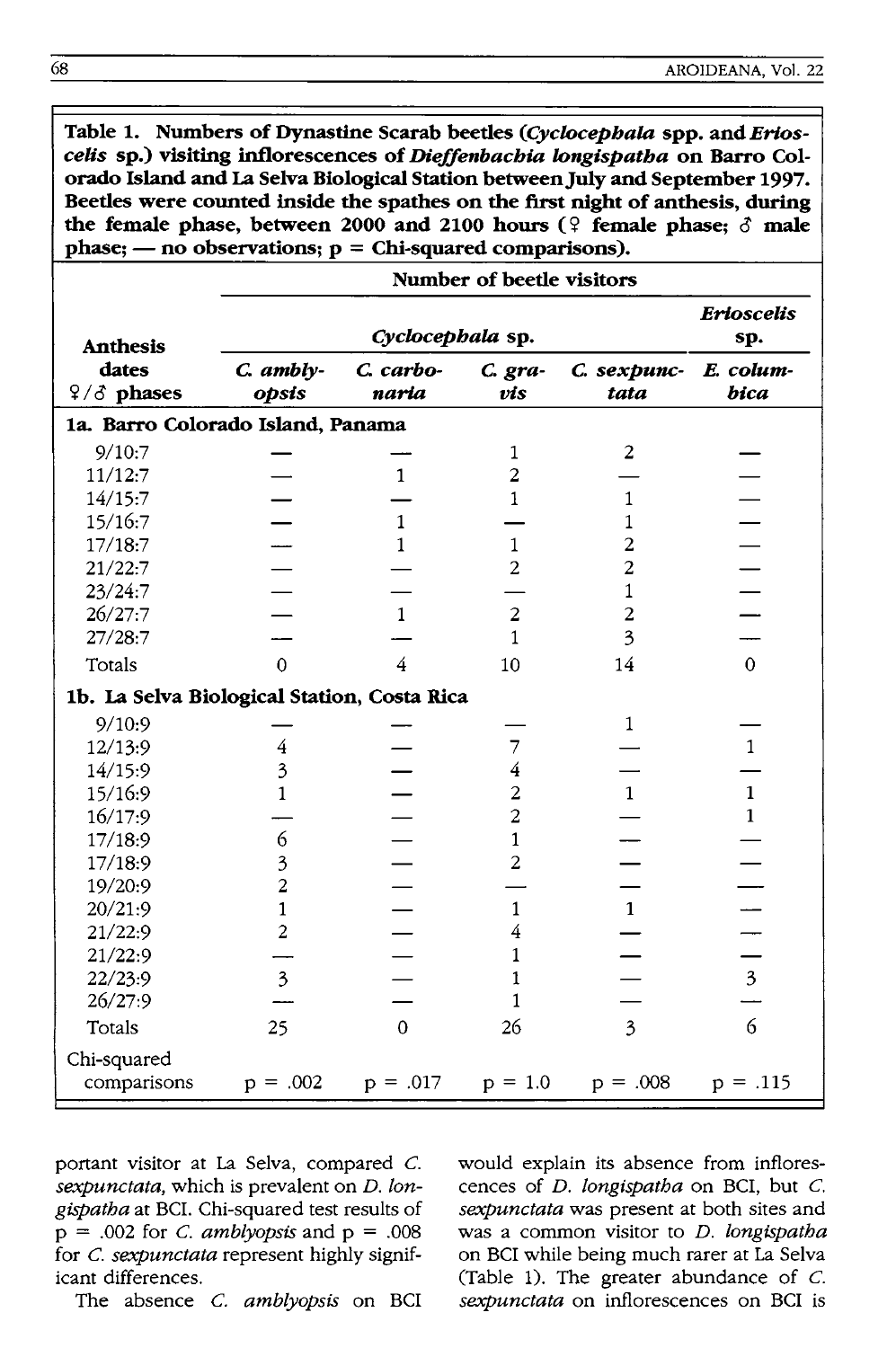| rescences in a small colony of <i>ineffendationa ionglispation</i> at La selva during<br>September 1997 (infl. inflorescence, - no observations or zero). |                               |                                |              |                            |                         |                                            |  |
|-----------------------------------------------------------------------------------------------------------------------------------------------------------|-------------------------------|--------------------------------|--------------|----------------------------|-------------------------|--------------------------------------------|--|
| Male phase<br>inflorescences                                                                                                                              |                               | Female phase<br>inflorescences |              |                            |                         |                                            |  |
|                                                                                                                                                           |                               | Nos. of                        |              |                            |                         |                                            |  |
| no.                                                                                                                                                       | Infl. Marking beetles<br>date | No. of<br>marked               | Infl.<br>no. | beetles<br>recap-<br>tured | Date<br>recap-<br>tured | Beetle species recaptured<br>(nos. caught) |  |
|                                                                                                                                                           | 15:9                          |                                | 2            | 3                          | 15:9                    | $C.$ amblyopsis $(1)$ , $C.$ gravis $(2)$  |  |
| 2                                                                                                                                                         | 16:9                          | 5                              | 3            | 3                          | 16.9                    | $C.$ gravis (2), E. columbica (1)          |  |
| 3                                                                                                                                                         | 17:9                          | 3                              | 4            |                            | 17:9                    | C. gravis                                  |  |
| 4                                                                                                                                                         | 18:9                          |                                |              |                            |                         |                                            |  |
| 5                                                                                                                                                         | 20:9                          | 2                              | 6            |                            | 20:9                    | C. amblyopsis                              |  |
| 6                                                                                                                                                         | 21:9                          | 3                              |              |                            | 21:9                    | C. gravis                                  |  |
|                                                                                                                                                           | 22:9                          |                                | 8            |                            | 22:9                    | C. gravis                                  |  |
| 8                                                                                                                                                         | 23:9                          |                                |              |                            |                         |                                            |  |
|                                                                                                                                                           |                               | 35                             |              | 10                         |                         |                                            |  |

**Table 2. Marked beetle movements from male phase to female phase inflorescences in a small colony of** *Die.ffenbachia longispatha* **at La Selva during** 

most likely to be caused by the odor of *D. longispatha* on BCI being more attractive to C. *sexpunctata* than the differently perfumed inflorescences at La Selva.

The attraction of high numbers of  $C$ . *amblyopsis* to *D. longispatha* at La Selva could be the result of the evolution of an odor that is specially attractive to C. *amblyopsis* at La Selva. The recapture results at La Selva indicate that c. *amblyopsis* is an important pollinator alongside C. *gravis*  (Table 2). Recapture experiments done by Young (1986) at La Selva support these results by indicating c. *gravis* and C. *amblyopsis* as the principle pollinators.

Occasional visits by smaller numbers of other Dynastine Scarab beetle species were a feature of *D. longispatha* at both

| Table 3. Comparisons of the differences between floral morphology, anthesis        |
|------------------------------------------------------------------------------------|
| and pollination of <i>Dieffenbachia longispatha</i> at Barro Colorado Island, Pan- |
| ama and La Selva Biological Station, Costa Rica.                                   |

| <b>Difference</b>            | <b>Barro Colorado</b><br><b>Island</b> | La Selva Biological<br><b>Station</b> |  |
|------------------------------|----------------------------------------|---------------------------------------|--|
| Spathe color                 | dark green                             | yellow-green                          |  |
| Female floret color          | bright orange                          | pale yellow                           |  |
| Number of female florets     | $10 - 15$                              | $40 - 50$                             |  |
| Odor at anthesis             | sweet spicy scent                      | rancid odor                           |  |
| Average no. of beetles/infl. | 3.1                                    | 4.6                                   |  |
| Presence/absence of:         |                                        |                                       |  |
| Nitidulidae (beetles)        | no                                     | yes                                   |  |
| Staphylinidae (beetles)      | no                                     | yes                                   |  |
| Thysanoptera (thrips)        | no                                     | yes                                   |  |
| Dermaptera (earwigs)         | yes                                    | yes                                   |  |
| Drosophila (fruit flies)     | yes                                    | yes                                   |  |
| Miridae (mirid bugs)         | yes                                    | yes                                   |  |
|                              |                                        |                                       |  |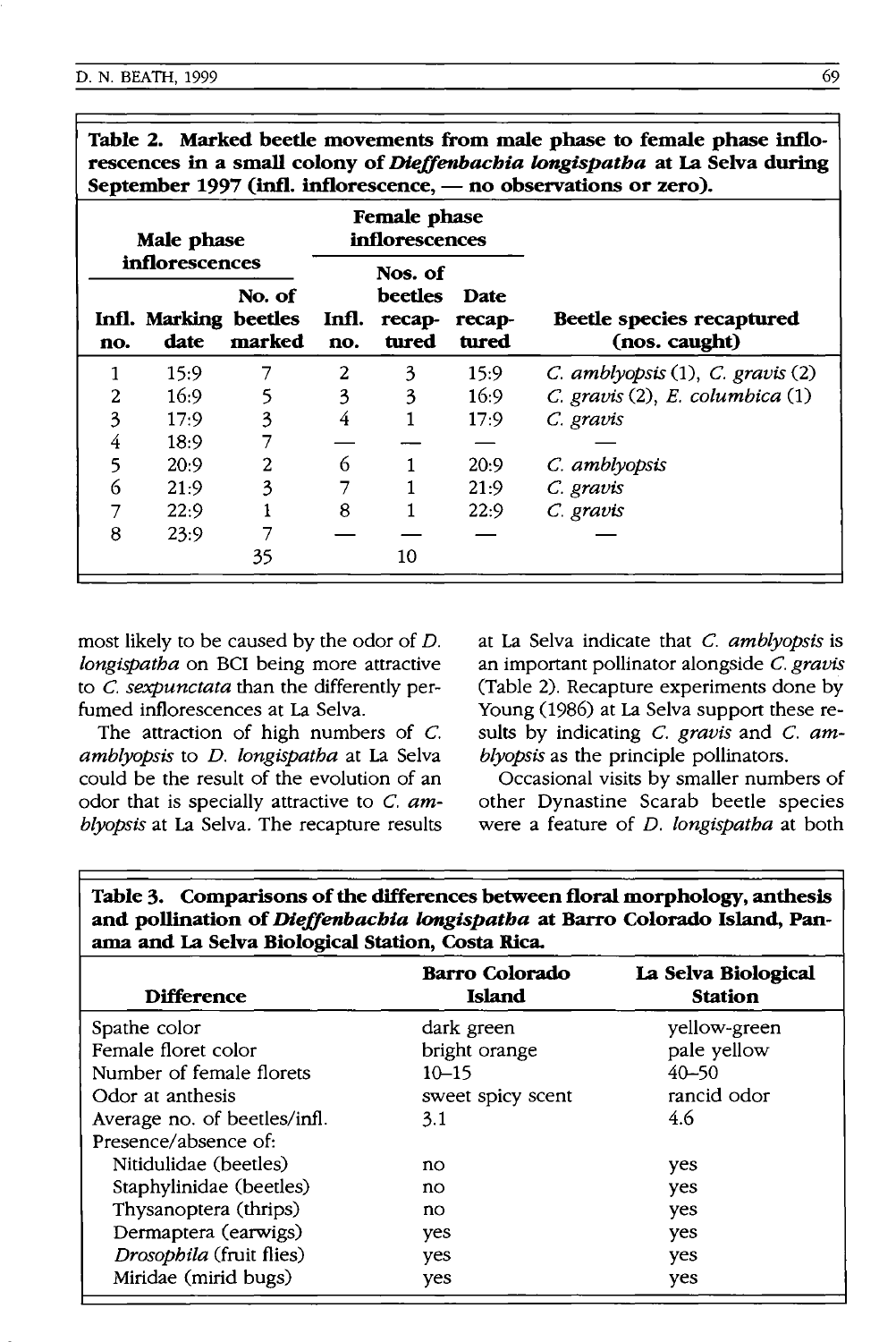sites, but the numbers involved, (combined with the recapture results at La Selva) indicate that these would be ineffective or very minor pollinators.

On BCI Cyclocephala carbonaria was an occasional visitor, while *Erioscelis columbica* sometimes appeared in La Selva inflorescences. **In** both cases these beetles were absent from the other field site and the Chi-squared tests revealed non significant comparative values between the two beetle species at each field site (Table 2).

The role of the other insects (Nitidulid and Staphylinid beetles, thrips, earwigs, mirid bugs and fruit flies, Table 3) seen on *D. longispatha* at both field sites in pollination would appear to be insignificant, due to their small numbers and ineffective behavior syndromes to become effective pollinators. The evolution of the differing inflorescence morphologies and floral odors *D. longispatha* appears to be a response to the different suites of pollinating Dynastine Scarab beetles at each site. The spicy odor on BCI plants would seem to be attracting C. *sexpunctata* more effectively than the rancid odor on La Selva plants while the rancid odor present in La Selva plants may have evolved to attract C. *amblyopsis* (which is not present on BCI). The presence of C. *gravis* as a principle pollinator at BCI and La Selva indicates that the attractive odoriferous element for this beetle species is present at both field sites.

Further investigations are needed to confirm these hypothesis, with a special need to identify the exact chemical composition of the floral odors in each subspecies, which will help to quantify the differences between the BCI and La Selva populations of *D. longispatha.* 

Once these odors are identified, it will be possible to undertake experiments with artificial components of the naturally occurring floral odors to *see* which elements were important in attracting the key pollinator species in the field. **In** this way it will be possible to identify the exact compounds which are responsible for attracting specific beetle species at each site. I propose to undertake these studies on BCI and at La Selva in future research.

# **ACKNOWLEDGMENTS**

This research was funded by the Carnegie Trust in Scotland and by a Mellon Comparative Research Fellowship, awarded by the Smithsonian Tropical Research Institute (STRI) in Panama. I would like to extend my gratitude to Dr. Annette Aiello and the Stockwell beetle collection at STRI and Dr. Angel Solis at INBio (Instituto nacional de Biodiversidad) in Costa Rica for the beetle identifications. I would also like to thank Dr. Tom Croat at the Missouri Botanical Gardens for his advice and for critically reviewing this manuscript for me.

# **LlTERATIJRE CITED**

- Beath, D. N. 1996. Pollination of *Amorphophallus johnsonii* (Araceae) by carrion beetles *(Phaeochrous amplus)*  in a Ghanaian rain forest. *Journal of Tropical Ecology 12:409-18.*
- Gottsberger, G. & A. Amaral. 1984. *Pollination strategies in Brazilian Philodendron species.* Deutsch Botanische, Berlin 97:391-410.
	- $-$ . 1990. Flowers and beetles in the South American Tropics. Botanica Acta 103:360-65.
- -, & I. Silberbauer-Gottsberger. 1991. Olfactory and visual attraction of *Erioscelis emarginata (Cyclocephalini, Dynastinae)* to the inflorescences of *Philodendron selloum* (Araceae). *Biotropica 23(1):23-28.*
- Grayum, M. H. 1996. Revision of *Philodendron* subgenus *Pteromischum* (Araceae) for Pacific and Caribbean Tropical America. *Systematic Botany Monographs 47:31-35.*
- Schatz, G. E. 1990. Some aspects of pollination biology in Central American forests. In K. S. Bawa, & M. Hadley (eds.), *Reproductive Ecology of Tropical Forest Plants.* Chapter 7:69-84.
- Valerio, C. E. 1984. Insect visitors to the inflorescence of the aroid *Dieffenbachia oerstedii* (Araceae) in Costa Rica. *Brenesia 22:139-46.*